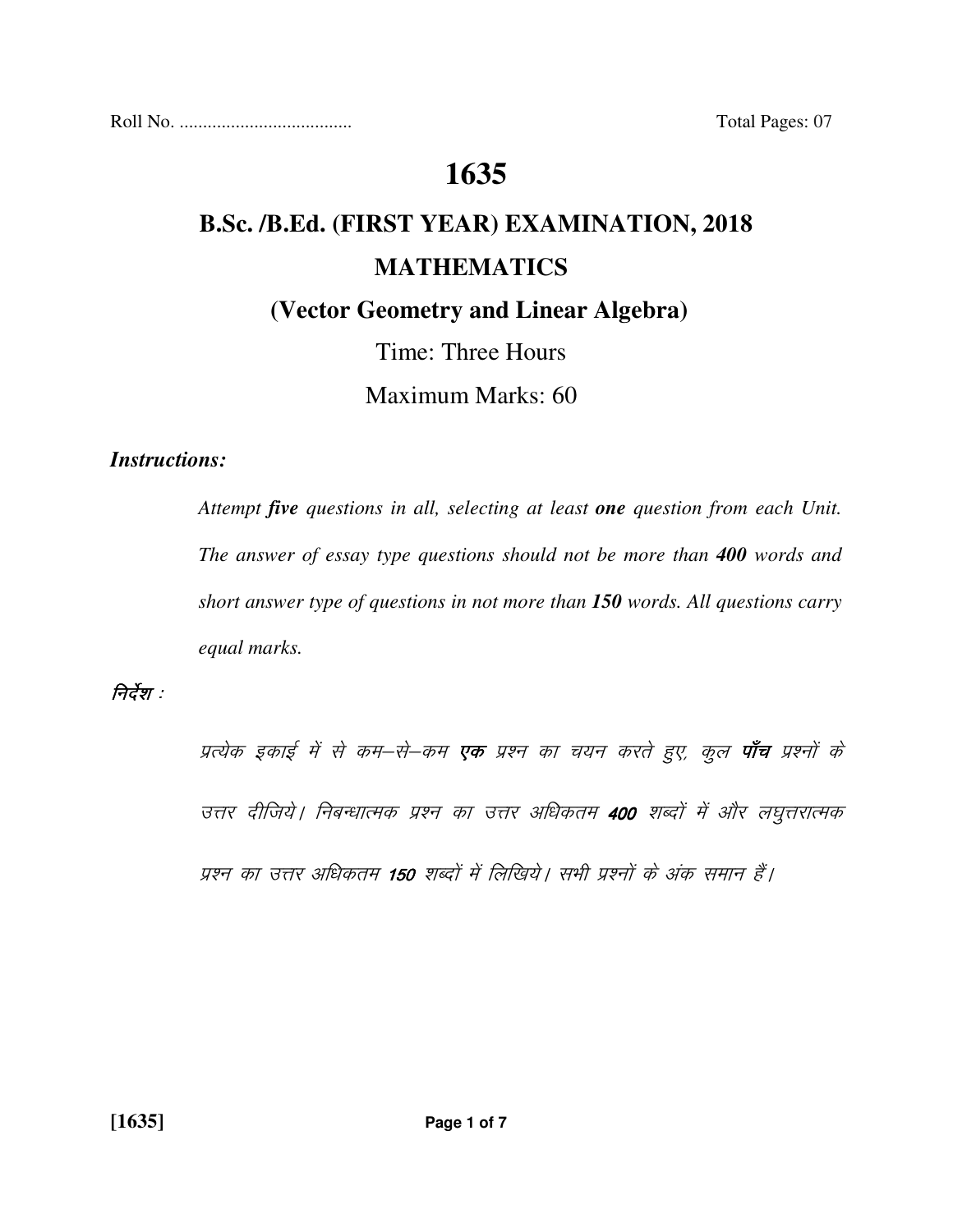## $UNIT - I$  इकाई - I

- Q.1 (a) Find the equations of the tangent plane and the normal to the surface  $xyz = 4$  at the point  $(1, 2, 2)$ . पृष्ठ xyz = 4 के बिन्दू (1, 2, 2) पर स्पर्श तल एवं अभिलम्ब के समीकरण ज्ञात कीजिए।
	- (b) If r is a vector function of a scalar t, r is its modulus and a and b are constant vectors, differentiate the following with respect to t- **[6]**

$$
f(t) = \frac{r+a}{r^2 + a^2}
$$

यदि  $r$  अदिश चर  $t$  का एक सदिश फलन है, जिसका परिमाण  $r$  है तथा  $a$  और  $b$  कोई अचर सदिश हैं। तो निम्न का t के सापेक्ष अवकलन कीजिए–

$$
f(t) = \frac{r+a}{r^2 + a^2}
$$

#### **OR** अथवा

Q.1 (a) If  $(x y z)^{b} (x^{a}i + y^{a}j + z^{a}k)$  is an irrotational vector, then prove that either  $b = 0$ or  $a = -1$ .  $[6]$ यदि  $(\mathrm{x} \mathrm{~y} \mathrm{~z})^{\mathrm{b}}$   $(\mathrm{x}^{\mathrm{a}} \mathrm{i} + \mathrm{y}^{\mathrm{a}} \mathrm{j} + \mathrm{z}^{\mathrm{a}} \mathrm{k})$  एक अघूर्णीय सदिश है तो सिद्ध कीजिए कि या तो  $b = 0$  या  $a = -1$  है।

(b) If  $r = xi + yj + zk$  and  $r = |r|$ ; prove that- [6] div  $r^n r = (n+3)r^n$ 

Hence show that  $r^n r$  will be solenoidal if  $n = -3$ 

यदि  $r = xi + yj + zk$  तथा  $r = |r|$ ; सिद्ध कीजिए-

$$
div r^n r = (n+3)r^n
$$

फलतः प्रदर्शित कीजिए कि  ${\rm r^{\,n}}_{\rm r}$  परिनालिकीय होगा यदि  ${\rm n}$ = -3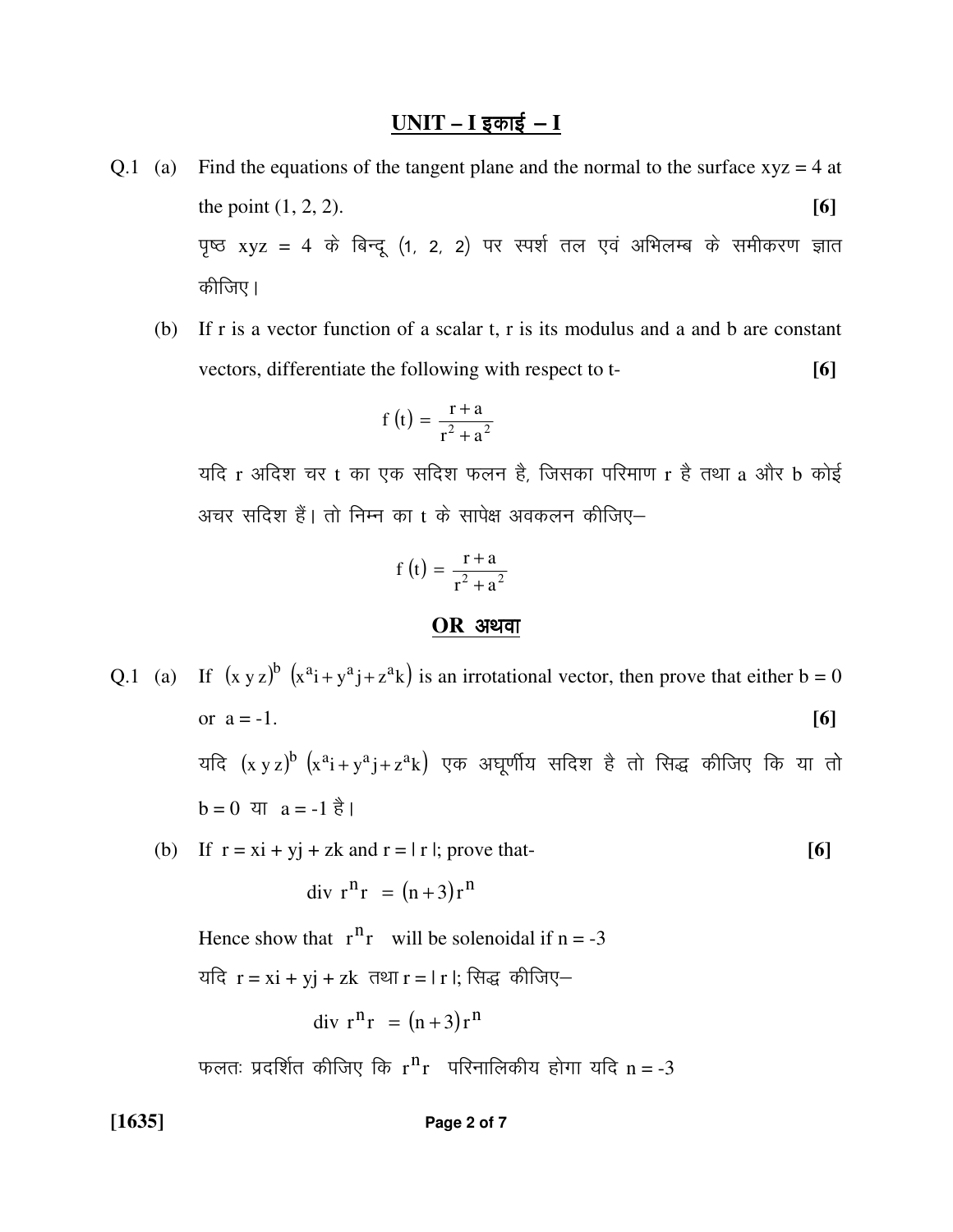## <u>UNIT – II इकाई – II</u>

|     | Q.2 (a) State and prove Gauss's divergence theorem.  |     |
|-----|------------------------------------------------------|-----|
|     | गॉस के अपसरण प्रमेय के कथन को लिखते हुए सिद्ध कीजिए। |     |
| (b) | Evaluate-                                            | [6] |

$$
\int_C F dr ; where F = zi + xj + yk
$$

C is the arc of the curve  $r = \cos t i + \sin t j + t k$  from  $t = 0$  to  $t = 2\pi$ 

मान ज्ञात कीजिए–

 $\int_{\rm C}$  F.dr ; जहां F = zi + xj + yk

C, वक्र  $r = \cos t i + \sin t j + t k$  का  $t = 0$  से  $t = 2\pi$  तक का चाप है।

#### $OR$  अथवा

Q.2 (a) Evaluate by Green's theorem- **[6]**

 $\int_C$   $(e^{-x} \sin y dx + e^{-x} \cos y dy)$  $\int e^{-x} \sin y \, dx + e^{-x} \cos y \, dy$ 

Where C is the rectangle with vertices  $(\pi, 0)$ ,  $(0, 0)$ ,  $(\pi, \pi/2)$  and  $(0, \pi/2)$ 

ग्रीन प्रमेय से मान ज्ञात कीजिए $-$ 

 $\int_C$   $(e^{-x} \sin y dx + e^{-x} \cos y dy)$  $\int e^{-x} \sin y \, dx + e^{-x} \cos y \, dy$ 

जहाँ C एक आयत है, जिसके शीर्ष हैं  $(π, 0)$ ,  $(0, 0)$ ,  $(π, π/2)$  and  $(0, π/2)$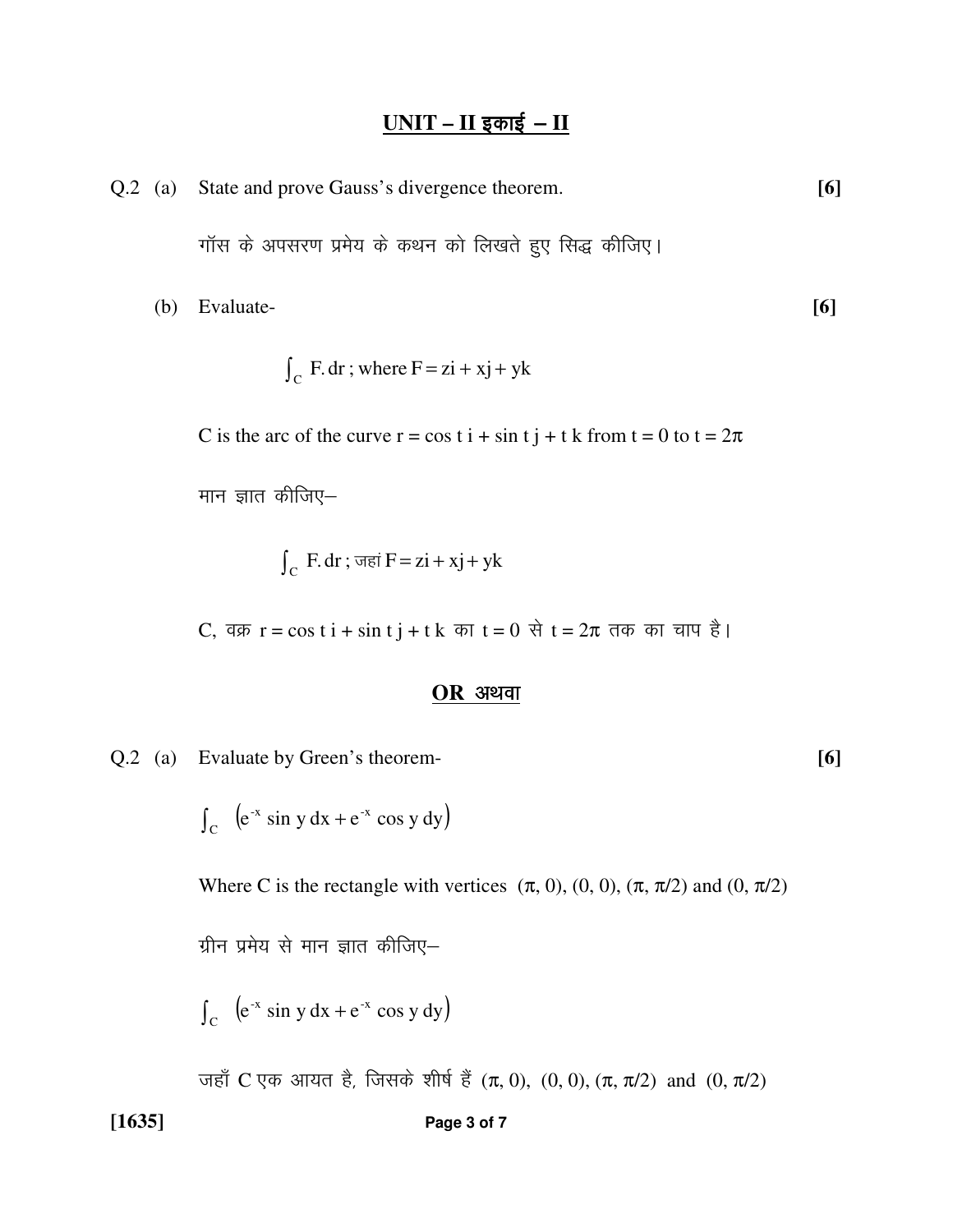(b) If  $r(t) = 2i - j + 2k$ , when  $t = 2$  [6]  $= 4i - 2j + 3k$ , when  $t = 3$ Show that :  $\int \frac{du}{dx}$  dt = 10 dt dr  $\vert$  r. 3 2  $\int dt =$ J  $\backslash$  $\mathbf{r}$  $\setminus$  $\int_0^3$ यदि  $r(t) = 2i - j + 2k$ , जब  $t = 2$  $= 4i - 2j + 3k$ , जब  $t = 3$ सिद्ध कीजिए—  $\int$   $\frac{du}{dt} = 10$ dt dr  $\vert$  r. 3 2  $\int dt =$ J  $\backslash$  $\mathbf{r}$  $\setminus$  $\int_0^3$ 

## <u>UNIT – III इकाई – III</u>

Q.3 (a) Find the asymptotes of the following hyperbola and equations to their conjugate hyperbola. **[6]**

$$
y^2 - xy - 2x^2 - 5y + x - 6 = 0
$$

निम्न अतिपरवलय की अनन्त स्पर्शिया ज्ञात कीजिए तथा संयुग्मी अतिपरवलय के समीकरण भी ज्ञात कीजिए।

$$
y^2 - xy - 2x^2 - 5y + x - 6 = 0
$$

(b) Find the equations to the Sphere that passes through the circle **[6]** 

$$
x^{2} + y^{2} + z^{2} - 2x + 3y - 4z + 6 = 0, 3x - 4y + 5z - 15 = 0
$$

and cuts orthogonally the sphere,

$$
x^2 + y^2 + z^2 + 2x + 4y - 6z + 11 = 0
$$

निम्न वृत्त से गुजरने वाले गोले का समीकरण ज्ञात कीजिए:

$$
x^{2} + y^{2} + z^{2} - 2x + 3y - 4z + 6 = 0, 3x - 4y + 5z - 15 = 0
$$

जो कि निम्न गोले को लाम्बिक रूप से काटता है–

$$
x^2 + y^2 + z^2 + 2x + 4y - 6z + 11 = 0
$$

**[1635] Page 4 of 7**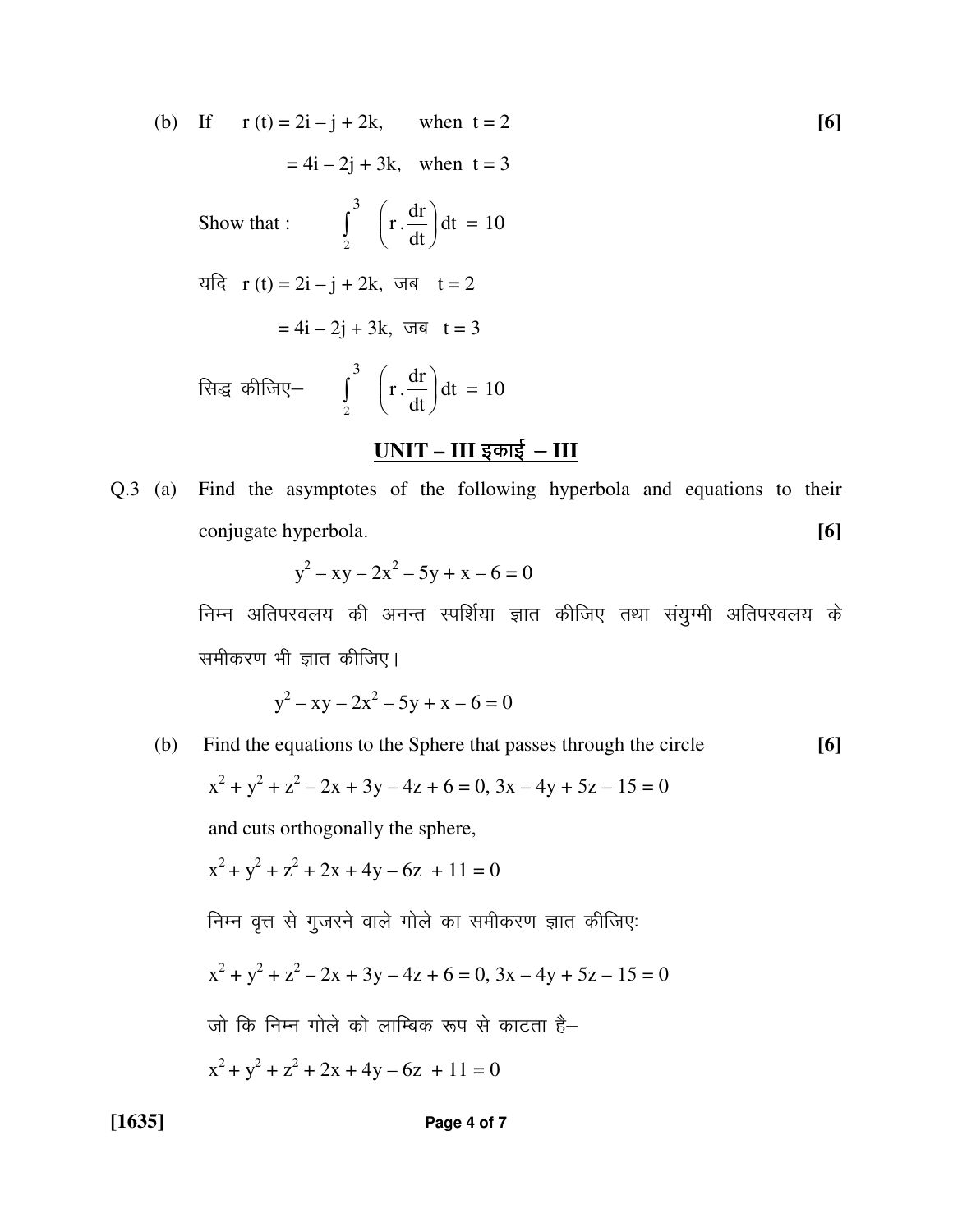#### $OR$  अथवा

Q.3 (a) Show that the lines drawn through the point (α, β, γ) whose direction ratios satisfy the relation  $a^2 + bm^2 + cn^2 = 0$ , generate the cone a (x -  $\alpha$ )<sup>2</sup> + b (y -  $\beta$ )<sup>2</sup> + c (z -  $\gamma$ )<sup>2</sup>  $= 0$  [6]  $\theta$  सिद्ध कीजिए की (α, β, γ) से गुजरने वाली रेखाएँ जिनके दिक अनुपात  $a\ell^2 + b m^2 + c n^2 = 0$  को संतुष्ट करते हैं, निम्न शंकु जनित करती है a  $(x - \alpha)^2 + b (y - \beta)^2 + c (z - \gamma)^2 = 0$ 

 (b) Find the equation of the right circular cylinder whose guiding circle passes through the points  $(1, 0, 0)$ ,  $(0, 1, 0)$  and  $(0, 0, 1)$ . Also find the equation of its axis. **[6]** 

उस लम्बवृत्तीय बेलन का समीकरण ज्ञात कीजिए जिसका निर्देशक वृत्त बिन्दुओं (1,0,0), (0,1,0), (0,0,1) से गुजरता है। तथा उसकी अक्ष का भी समीकरण ज्ञात कीजिए।

## $UNIT - IV$  इकाई – IV

Q.4 (a) Find the inverse of the matrix by using Gauss - Jordan method- **[6]**

$$
\left[\begin{array}{rrr} 2 & 3 & 0 \\ 1 & -2 & -1 \\ 2 & 0 & -1 \end{array}\right]
$$

गॉस –जोर्डन विधि द्वारा निम्न मेट्रिक्स का व्यूत्क्रम मेट्रिक्स ज्ञात कीजिए–

$$
\left[\begin{array}{rrr} 2 & 3 & 0 \\ 1 & -2 & -1 \\ 2 & 0 & -1 \end{array}\right]
$$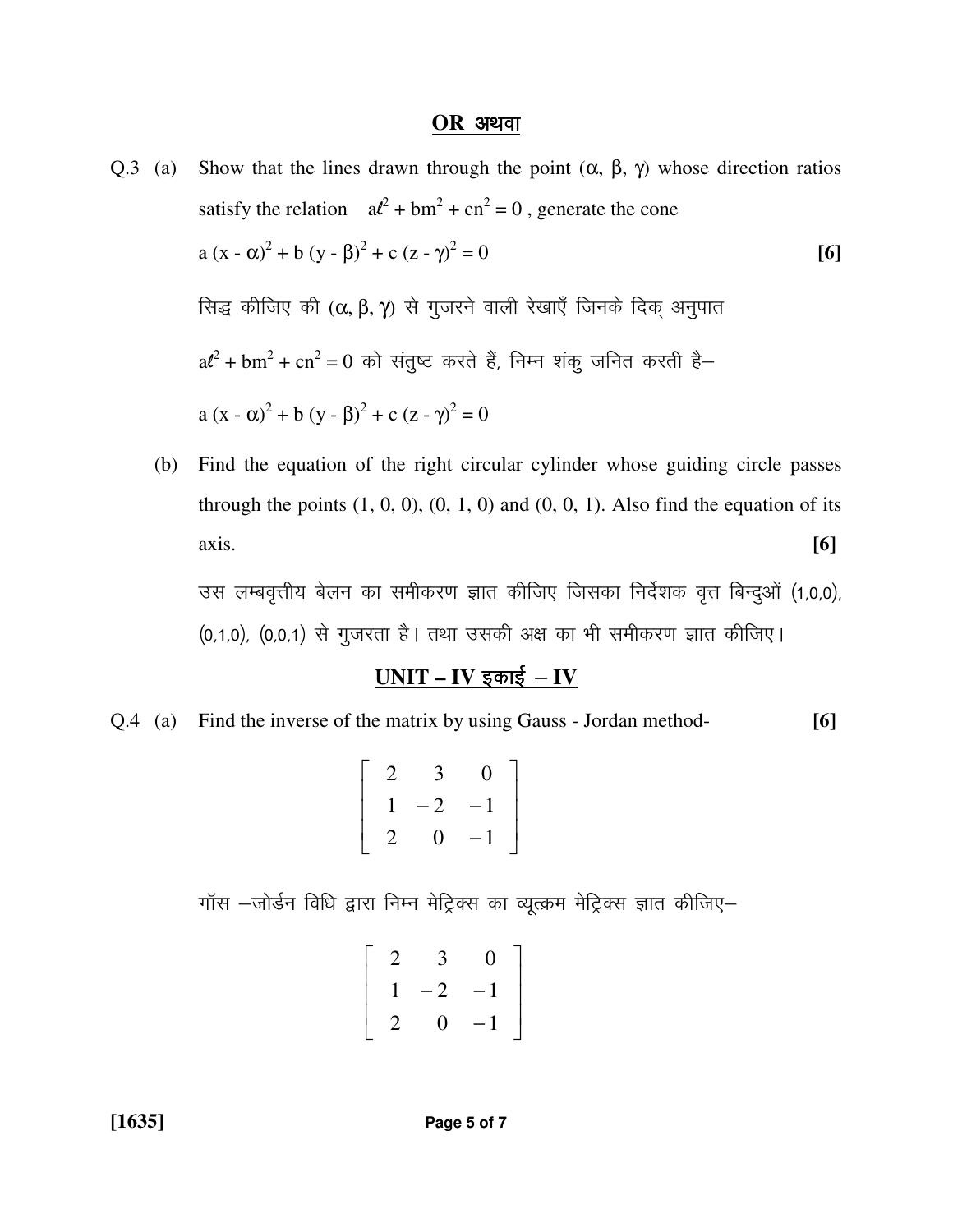(b) Using matrices, solve the following system of equations- **[6]**

```
3x + 4y + 7z = 82x + 2y + z = 4x + 3y + z = 6
```
मैट्रिक्स से निम्न समीकरण निकाय को हल कीजिए–

 $3x + 4y + 7z = 8$  $2x + 2y + z = 4$  $x + 3y + z = 6$ 

#### **OR** अथवा

- Q.4 (a) Prove that the union of two subspaces  $W_1$  and  $W_2$  of a vector space v (F) is a subspace if either  $W_1 \subset W_2$  or  $W_2 \subset W_1$ . **[6]** किसी सदिश समष्टि v (F) की दो उपसमष्टियों  $W_1$  तथा  $W_2$  का संघ एक उपसमष्टि होता है यदि केवल  $W_1 \subset W_2$ या  $W_2 \subset W_1$ 
	- (b) Show that the set  $\{a + b\sqrt{2} + c\sqrt{3} \mid a, b \in R\}$  is a subspace of the vector space  $R(R)$  [6]

रिमद्ध कीजिए कि समुच्चय  $\{a + b \sqrt{2} + c \sqrt{3} \mid a, b, c \in R\}$  सदिश समष्टि R(R) की एक उपसमष्टि है।

### <u>UNIT – V इकाई – V</u>

Q.5 "State and prove Extension theorem". **[12]**  $^{\prime\prime}$ विस्तार प्रमेय के कथन को लिखते हुए सिद्ध कीजिए $^{\prime\prime}$ ।